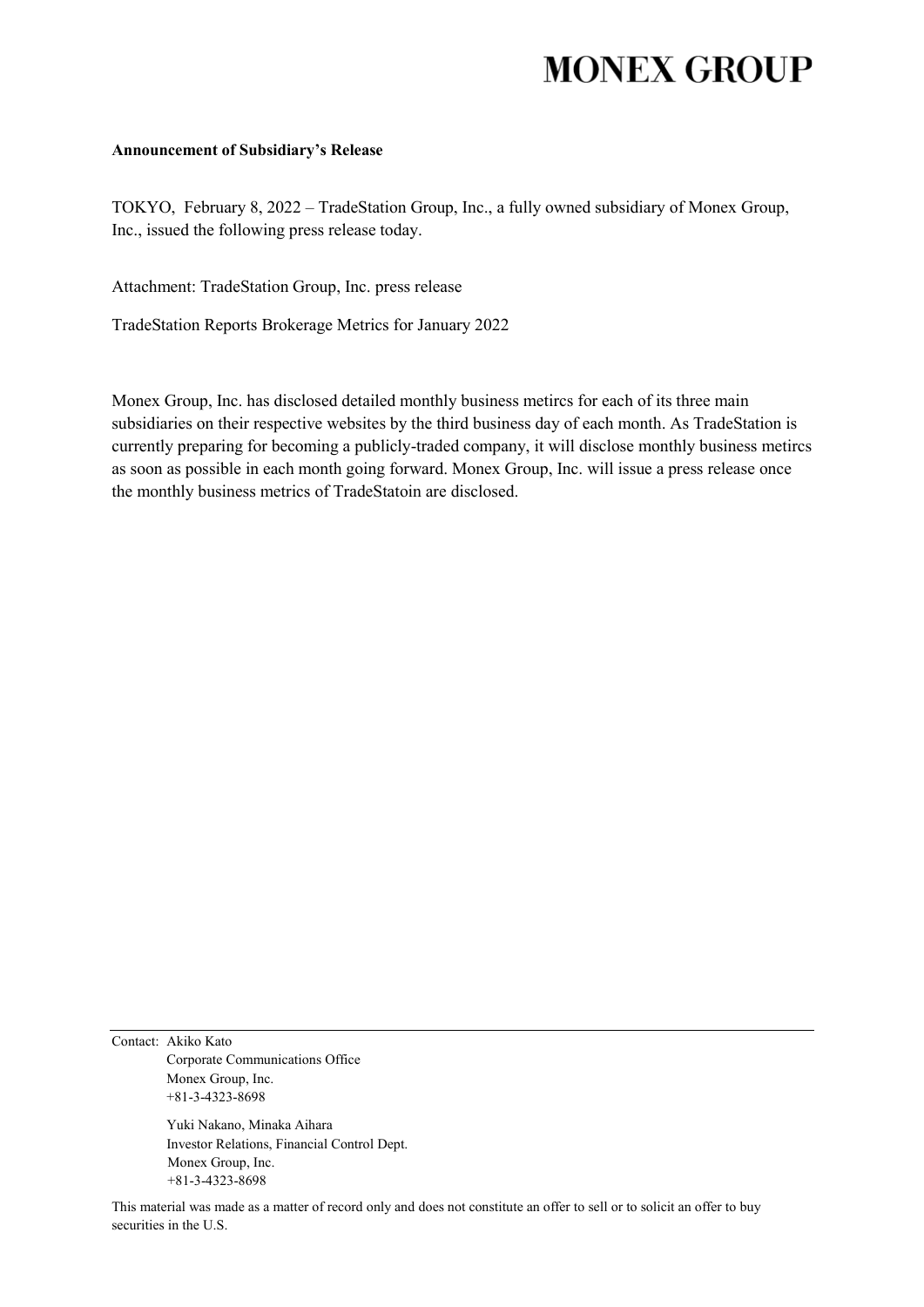

### **TradeStation Reports Brokerage Metrics for January 2022**

**PLANTATION, FL, February 7, 2022** – TradeStation Group, Inc. ("TradeStation"), the parent company of award-winning self-clearing online brokerages for trading stocks, ETFs, equity and index options, futures, futures options and cryptocurrencies, today reported certain monthly business metrics for January 2022:

- *195,969 Total Customer Accounts, 44.7% higher than prior year*
- *21,052 Gross New Accounts, 218.2% higher than prior year*
- *239,227 Daily Average Revenue Trades (DARTs), 12.4% lower than prior year*
- *\$11.5 billion Total Customer Assets, 16.7% higher than prior year*
- *\$3.0 billion of Total Customer Cash, 5.9% higher than prior year*

Comparisons to the prior year mean a comparison of the month (or month-end, as applicable) of January 2022 to the month (or month-end, as applicable) of January 2021.

*Total Customer Accounts* is the number of customer brokerage accounts with a positive account balance at the end of the period presented.

*Gross New Accounts* is the total number of approved customer brokerage accounts funded during the period presented, and includes accounts funded during the period presented that were opened and approved (but not funded) in a prior period, as well as accounts that were opened and funded in a prior period, but then went to a zero balance and were subtracted from Total Customer Accounts, but then were again funded during the period presented.

*Daily Average Revenue Trades (DARTs)* means daily average revenue trades made by customers. A revenue trade means one completed customer equities, options, futures, or crypto trade, regardless of the number of shares, contracts, or units included in such trade, and includes trades completed under TradeStation's "zero commission" plans (which are supported by payment-for-order-flow, or "PFOF," revenue). Each "side" of a futures trade is counted as one revenue trade. Partial fills of an equities order on the same day are aggregated and counted as one revenue trade. DARTs are calculated by dividing the total number of revenue trades in the period presented by the total number of "Trading Days" in the period presented. A "Trading Day" means each day during the period presented that trading is open on NYSE and NASDAQ markets. A day on which such markets close early, such as the Friday after Thanksgiving, is counted as half a day. DARTs is a general indicator, as each of the asset classes TradeStation offers has a different fee structure and level of profitability.

*Total Customer Assets* is total cash and assets held in customer brokerage accounts at the end of the period presented.

*Total Customer Cash* is the aggregate cash held in customer brokerage accounts (equities and futures accounts – no cash is held in customer cryptocurrency accounts) at the end of the period presented.

Included in both *Total Customer Accounts* and *Gross New Accounts* are customer cryptocurrency accounts opened and funded through a marketing promotion that began December 20, 2021 in which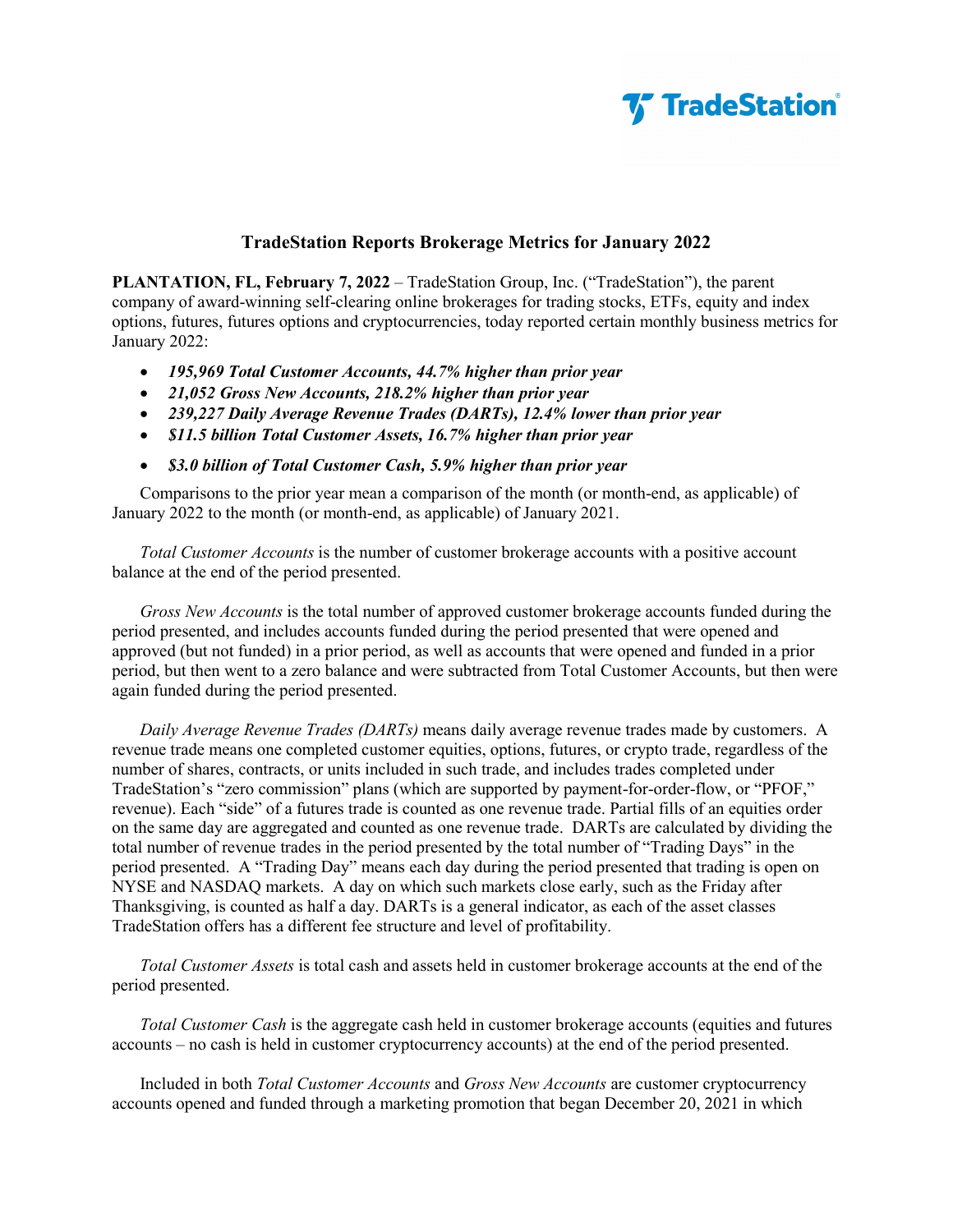TradeStation makes the initial account funding for the customer (BTC equal to \$10.00). Cryptocurrency accounts opened under this promotion represented 13,450 of the 14,147 total gross new cryptocurrency accounts added in the month of January 2022. TradeStation intends to monitor and evaluate the success of this crypto account-opening promotion to decide if and how long it should be continued, or be continued on a modified or different basis, including by evaluating the extent to which these TradeStation-initiallyfunded cryptocurrency accounts receive additional deposits from, and account revenues generated by, these customers.

More information, including historical results for each of the above metrics, are attached.

#### **About TradeStation Group, Inc.**

TradeStation has, for decades, provided innovative fintech decision-support analysis and orderplacement tools that support self-directed traders and investors in their journeys to claim their financial edge. TradeStation provides award-winning trading and analysis platforms and self-clearing online brokerage services for stocks, ETFs, equity and index options, commodity and financial futures, futures options, and cryptocurrencies. These trading platforms are accessible on desktop, Web and mobile, as well as via API technologies which seamlessly provide access to TradeStation's brokerage environment through third-party platforms. TradeStation's offerings also include deep and growing learning content designed to build confidence among those new to investing and hone the skills of seasoned traders.

TradeStation Securities, Inc. (Member NYSE, FINRA, SIPC, NSCC, DTC, OCC, NFA & CME) offers self-clearing equities, options, futures and futures options brokerage services as a licensed securities broker-dealer and futures commission merchant (FCM) and is a member of major equities and futures exchanges in the United States. TradeStation Crypto, Inc. offers self-clearing cryptocurrency brokerage services under federal and state money services business, money-transmitter and similar registrations and licenses. TradeStation Crypto, Inc. is not subject to NFA's regulatory oversight and examinations.

#### **Cautionary Statement Regarding Forward-Looking Statements**

This communication contains forward-looking statements within the meaning of the Private Securities Litigation Reform Act of 1995, as amended, that reflect TradeStation's current views with respect to, among other things, the future operations and financial performance of TradeStation. Forward-looking statements in this communication may be identified by the use of words such as "continue," "intends," and "should," and similar terms and phrases. Forward-looking statements contained in this communication include TradeStation's potential decisions regarding the success of marketing campaigns and approaches, including the success of its crypto account-opening/marketing promotion, and whether crypto customer accounts added through such promotion will provide further funding or deposits to, or trade in, such accounts. The forward-looking statements contained in this communication are based on the current expectations of TradeStation and its management and are subject to risks and uncertainties. No assurance can be given that future developments affecting TradeStation will be those that are anticipated. Actual results may differ materially from current expectations due to changes in global, regional or local economic, business, competitive, market, regulatory and other factors, risks and uncertainties, including those under the heading "Risk Factors" in publicly-available SEC filings made by TradeStation. Should one or more of these risks or uncertainties materialize, or should any of the assumptions prove incorrect, actual results may vary in material respects from those projected in these forward-looking statements. Factors that could cause actual results to differ may emerge from time to time, and it is not possible to predict all of them.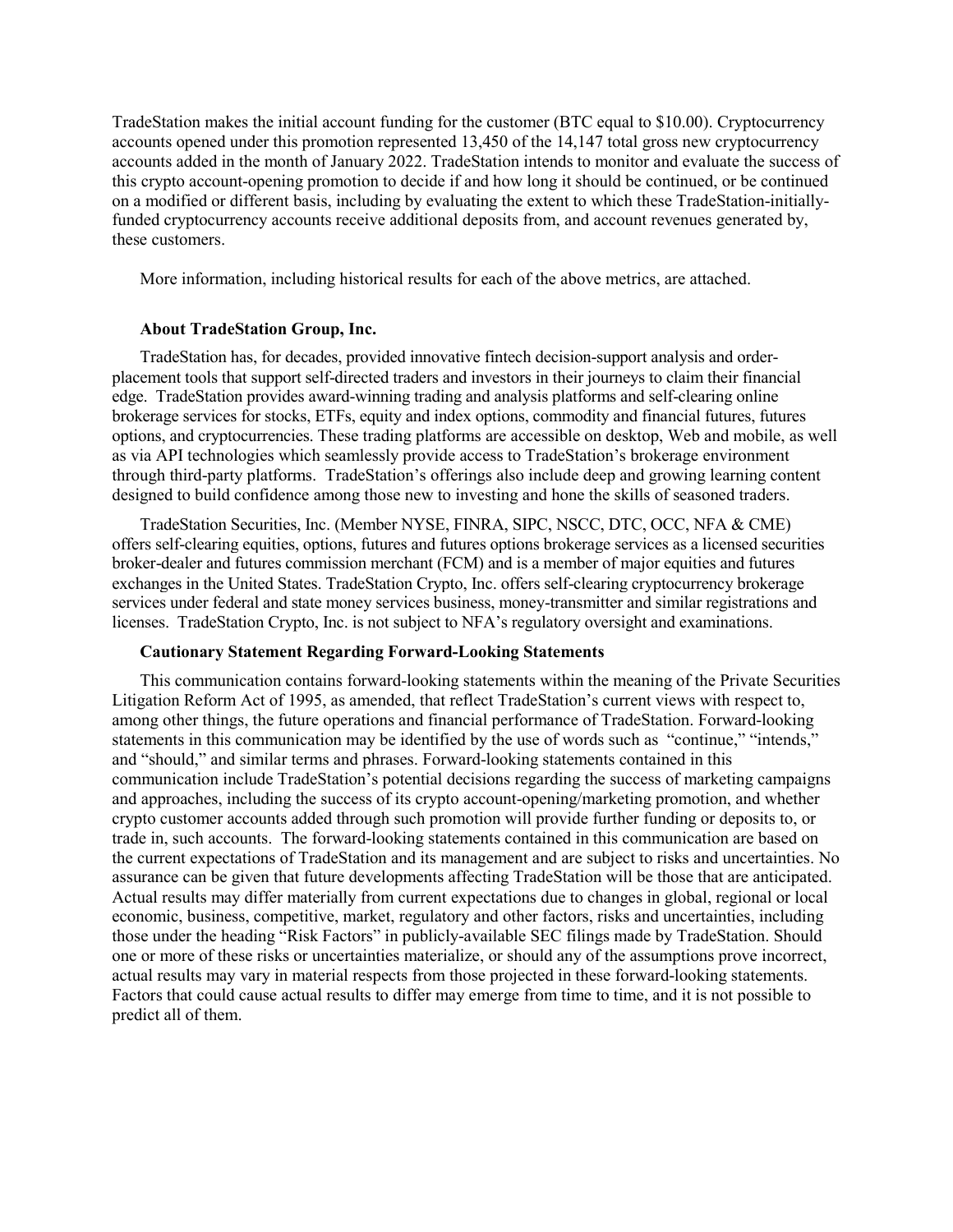#### **Proposed Business Combination**

As previously announced, TradeStation Group, Inc. (the "Company") and Quantum FinTech Acquisition Corporation ("Quantum") have entered into agreements to effect a business combination (the "Business Combination"). This presentation does not constitute (i) a solicitation of a proxy, consent or authorization with respect to any securities or in respect of the Business Combination or (ii) an offer to sell, a solicitation of an offer to buy, or a recommendation to purchase, any securities of the Company, Quantum, the combined company or any of their respective affiliates. No offering of securities shall be made except by means of a prospectus meeting the requirements of Section 10 of the Securities Act of 1933, as amended (the "Securities Act"), or an exemption therefrom, nor shall any sale of securities in any states or jurisdictions in which such offer, solicitation or sale would be unlawful prior to registration or qualification under the securities laws of any such jurisdiction be effected. No securities commission or securities regulatory authority in the United States or any other jurisdiction has in any way passed upon the merits of the Business Combination or the accuracy or adequacy of this presentation.

In connection with the proposed Business Combination between the Company and Quantum, the Company has filed a registration statement on Form S-4 (the "Registration Statement") with the U.S. Securities and Exchange Commission (the "SEC") that includes a proxy statement / prospectus relating to the offer of the securities to be issued to Quantum. Investors, security holders and other interested persons are advised to read the Registration Statement and proxy statement / prospectus and any amendments thereto, and other relevant documents that are filed with the SEC carefully and in their entirety because they will contain important information about the Company, Quantum and the proposed Business Combination. The definitive proxy statement / prospectus will be mailed to stockholders of Quantum as of a record date to be established for voting on the proposed Business Combination. Investors, security holders and other interested persons will also be able to obtain copies of the Registration Statement and other documents containing important information about the Business Combination and the parties to the Business Combination once such documents are filed with the SEC, without charge, at the SEC's website at www.sec.gov, or by directing a request to: Quantum FinTech Acquisition Corp., 4221 W. Boy Scout Blvd., Suite 300, Tampa, FL 33607, Attention: Investor Relations or by email at IR@qftacorp.com.

Quantum and the Company, their respective directors and executive officers and certain investors may be considered participants in the solicitation of proxies with respect to the proposed Business Combination under the rules of the SEC. Information about the directors and executive officers of Quantum and their ownership is set forth in Quantum's filings with the SEC, including its final prospectus relating to its initial public offering in February 2021, which is available free of charge at the SEC's website at www.sec.gov. Additional information regarding the persons who may, under the rules of the SEC, be deemed participants in the solicitation of the Quantum shareholders in connection with the proposed Business Combination, including the Company's directors and executive officers and certain investors, will be contained in the Registration Statement for the Business Combination when available.

**Contacts**

**Investors: ir@tradestation.com**

**Media: Madison Roberts 281-684-9857 [madison.roberts@fleishman.com](mailto:madison.roberts@fleishman.com)**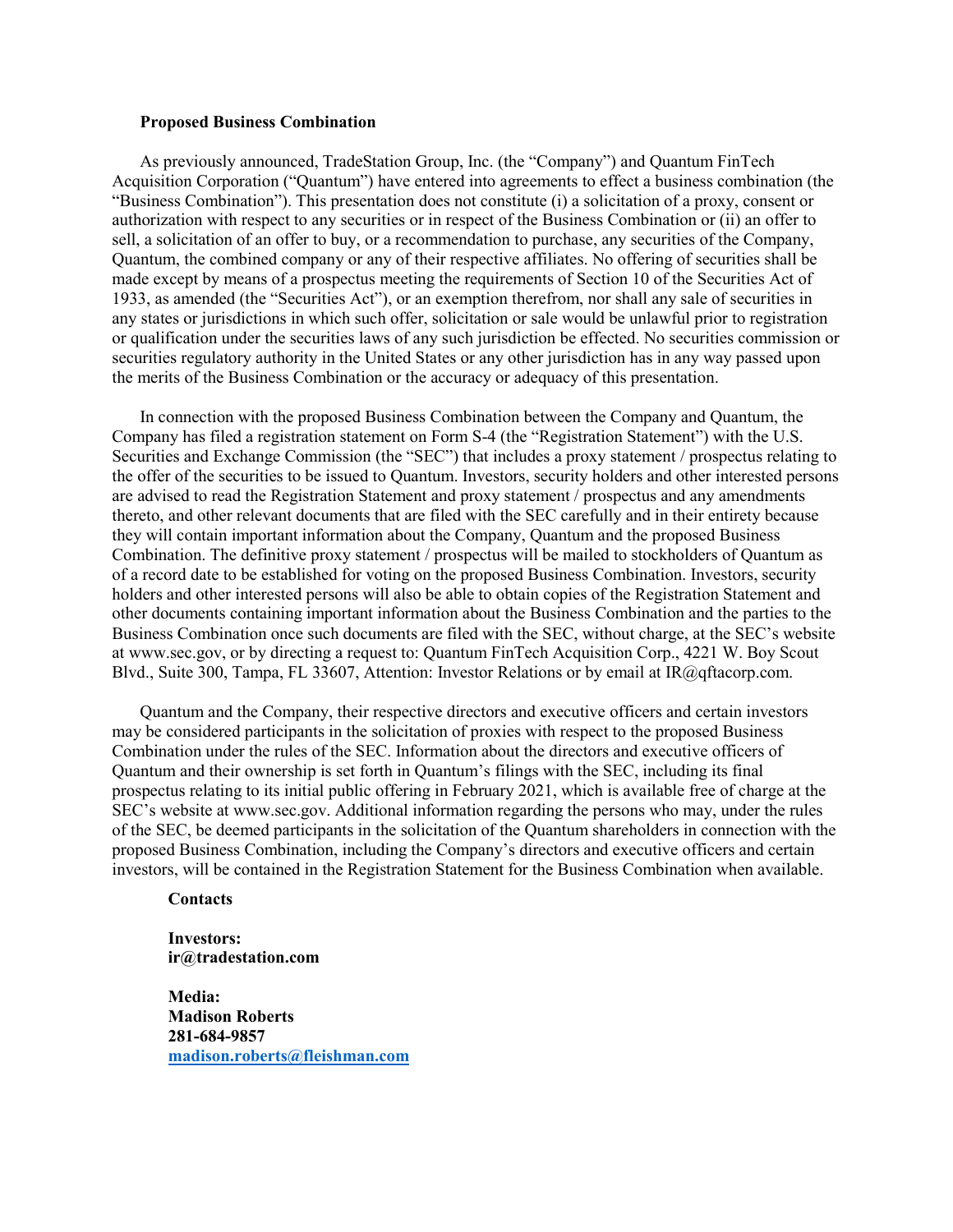# **Certain Business Metrics**

#### **Fiscal Year-Ended March 31, 2022 Business Metrics**[1](#page-4-0)

| (Total Customer Assets and Total<br><b>Customer Cash, in Millions)</b> | Apr     | <b>May</b> | Jun     | Jul     | Aug     | <b>Sep</b> | $Oct$   | <b>Nov</b> | <b>Dec</b> | Jan     | Feb  | <b>Mar</b> |
|------------------------------------------------------------------------|---------|------------|---------|---------|---------|------------|---------|------------|------------|---------|------|------------|
| <b>Trading Days<sup>2</sup></b>                                        | 21.0    | 20.0       | 22.0    | 21.0    | 22.0    | 21.0       | 21.0    | 20.5       | 22.0       | 20.0    | 19.0 | 23.0       |
| <b>Total Customer Accounts<sup>3</sup></b>                             | 150,319 | 153,885    | 156,961 | 158,612 | 160,532 | 162,751    | 165,811 | 170,597    | 178,863    | 195,969 |      |            |
| <b>Gross New Accounts<sup>4</sup></b>                                  | 8,176   | 7,380      | 6,737   | 5,596   | 5,564   | 5,663      | 6,528   | 8,701      | 12,183     | 21,052  |      |            |
| <b>Total Customer Assets<sup>5</sup></b>                               | 10,842  | 10,746     | 11,359  | 11,179  | 11,780  | 11,269     | 12,393  | 12,344     | 12,286     | 11,505  |      |            |
| <b>Total Customer Cash<sup>6</sup></b>                                 | 2,924   | 2,889      | 2,886   | 2,892   | 2,915   | 2,883      | 2,937   | 2,915      | 2,984      | 2,962   |      |            |
| DARTs <sup>7</sup>                                                     | 217,317 | 213,286    | 213,008 | 202,925 | 197,460 | 209,704    | 210,529 | 231,653    | 202,857    | 239,227 |      |            |

<sup>1</sup> TradeStation's fiscal year is from April 1 through March 31.

<span id="page-4-0"></span> $\overline{a}$ 

<sup>2</sup> A "Trading Day" means each day during the period presented that trading is open on NYSE and NASDAQ markets. A day on which such markets close early, such as the Friday after Thanksgiving, is counted as half a day.

<sup>3</sup> "Total Customer Accounts" is the number of customer brokerage accounts with a positive account balance at the end of the period presented.

<sup>4</sup> "Gross New Accounts" is the total number of approved customer brokerage accounts funded during the period presented, and includes accounts funded during the period presented that were opened and approved (but not funded) in a prior period, as well as accounts that were opened and funded in a prior period, but then went to a zero balance and were subtracted from Total Customer Accounts, but then were again funded during the period presented. Included in Gross New Accounts are customer cryptocurrency accounts opened and funded through a marketing promotion that began December 20, 2021 in which TradeStation makes the initial account funding for the customer (BTC equal to \$10.00). Cryptocurrency accounts opened under this promotion represented 4,950, of the 5,725 total gross new cryptocurrency accounts added in the month of December 2021 and 13,450 of the 14,147 total gross new cryptocurrency accounts added in the month of January 2022. TradeStation intends to monitor and evaluate the success of this cryptocurrency accountopening promotion to decide if and how long it should be continued, or be continued on a modified or different basis, including by evaluating the extent to which these TradeStation-initially-funded crypto accounts receive additional deposits from, and account revenues generated by, these customers.

<sup>5</sup> "Total Customer Assets" is total cash and assets held in customer brokerage accounts at the end of the period presented.  $6$  "Total Customer Cash" is the aggregate cash held in customer brokerage accounts (equities and futures accounts – no cash is held in customer cryptocurrency accounts) at the end of the period presented.

<sup>7</sup> "DARTs" means daily average revenue trades made by our customers. A revenue trade means one completed customer equities, options, futures, or crypto trade, regardless of the number of shares, contracts, or units included in such trade, and includes trades completed under TradeStation's "zero commission" plans (which are supported by payment-for-order-flow, or "PFOF," revenue). Each "side" of a futures trade is counted as one revenue trade. Partial fills of an equities order on the same day are aggregated and counted as one revenue trade. DARTs are calculated by dividing the total number of revenue trades in the period presented by the total number of Trading Days in the period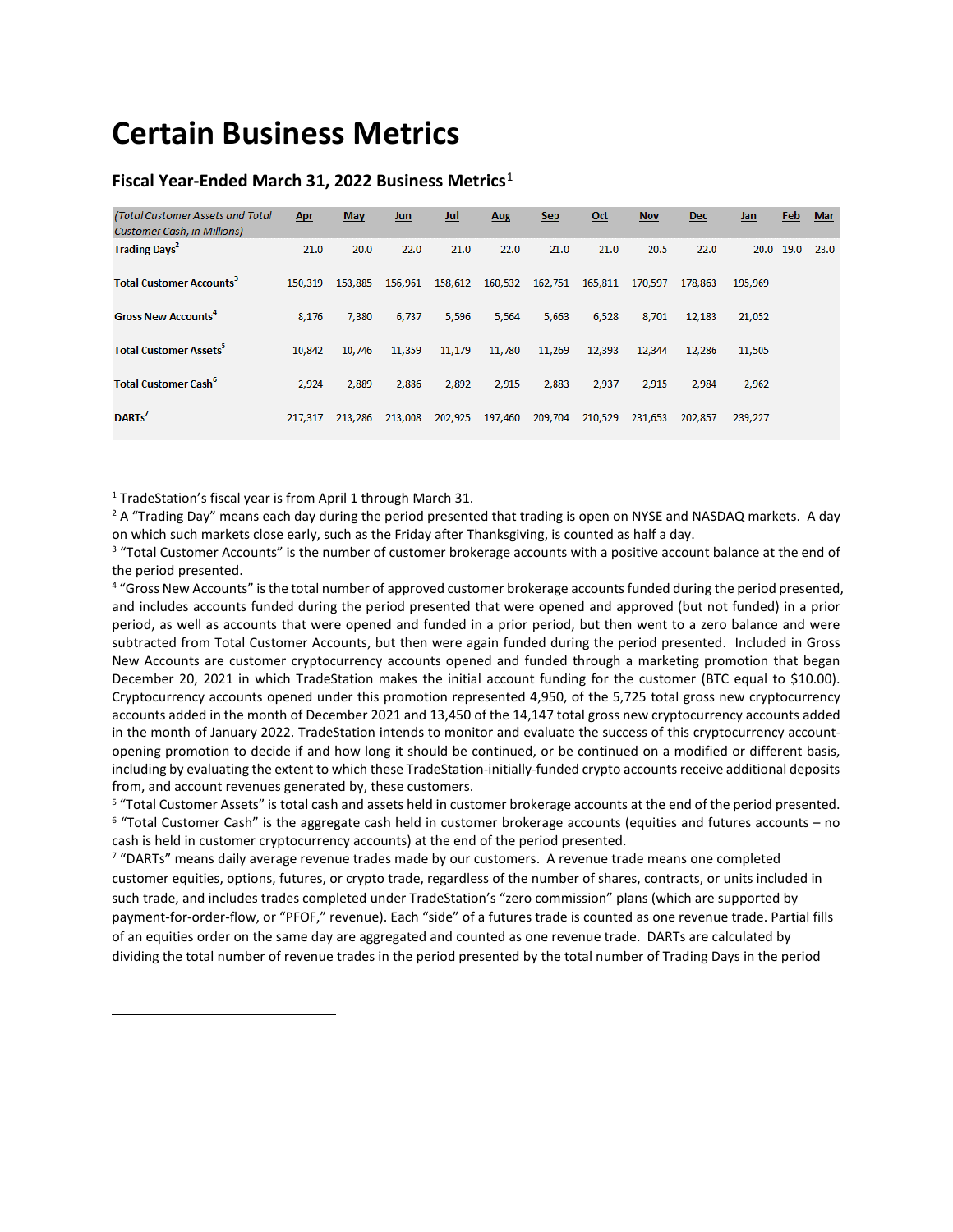presented. DARTs is a general indicator, as each of the asset classes TradeStation offers has a different fee structure and level of profitability.

# **Certain Business Metrics**

### **Fiscal Year-Ended March 31, 2021 Business Metrics**[2](#page-5-0)

| (Total Customer Assets and Total<br><b>Customer Cash, in Millions)</b> | <b>Apr</b> | <b>May</b> | <b>Jun</b> | Jul     | <b>Aug</b> | <b>Sep</b> | $Oct$   | <b>Nov</b> | <b>Dec</b> | Jan     | Feb     | <b>Mar</b> |
|------------------------------------------------------------------------|------------|------------|------------|---------|------------|------------|---------|------------|------------|---------|---------|------------|
| <b>Trading Days<sup>2</sup></b>                                        | 21.0       | 20.0       | 22.0       | 22.0    | 21.0       | 21.0       | 22.0    | 19.5       | 21.5       | 19.0    | 19.0    | 23.0       |
| <b>Total Customer Accounts<sup>3</sup></b>                             | 111,317    | 114,289    | 118,219    | 119,222 | 122,843    | 126,078    | 128,428 | 128,641    | 131,431    | 135,402 | 139,354 | 145,887    |
| <b>Gross New Accounts<sup>4</sup></b>                                  | 6,435      | 5,933      | 6,446      | 5,544   | 6,371      | 5,952      | 5,198   | 4,589      | 5,360      | 6,615   | 10,658  | 9,988      |
| <b>Total Customer Assets<sup>5</sup></b>                               | 6.028      | 6,303      | 6.702      | 7.264   | 7.895      | 7.826      | 7.738   | 8,722      | 9,259      | 9,856   | 10.106  | 10,336     |
| <b>Total Customer Cash<sup>6</sup></b>                                 | 2,157      | 2,169      | 2,235      | 2,365   | 2,457      | 2,405      | 2,437   | 2,552      | 2,641      | 2,796   | 2.820   | 2,795      |
| DARTs <sup>7</sup>                                                     | 176.967    | 178.577    | 201.831    | 199,988 | 202,220    | 255,006    | 231,096 | 249,533    | 237,796    | 273,166 | 287.875 | 271.075    |

<sup>1</sup> TradeStation's fiscal year is from April 1 through March 31.

<span id="page-5-0"></span>l

 $2A$  "Trading Day" means each day during the period presented that trading is open on NYSE and NASDAQ markets. A day on which such markets close early, such as the Friday after Thanksgiving, is counted as half a day.

<sup>3</sup> "Total Customer Accounts" is the number of customer brokerage accounts with a positive account balance at the end of the period presented.

<sup>4</sup> "Gross New Accounts" is the total number of approved customer brokerage accounts funded during the period presented, and includes accounts funded during the period presented that were opened and approved (but not funded) in a prior period, as well as accounts that were opened and funded in a prior period, but then went to a zero balance and were subtracted from Total Customer Accounts, but then were again funded during the period presented.

<sup>5</sup> "Total Customer Assets" is total cash and assets held in customer brokerage accounts at the end of the period presented.

 $6$  "Total Customer Cash" is the aggregate cash held in customer brokerage accounts (equities and futures accounts – no cash is held in customer cryptocurrency accounts) at the end of the period presented.

<sup>7</sup> "DARTs" means daily average revenue trades made by our customers. A revenue trade means one completed customer equities, options, futures, or crypto trade, regardless of the number of shares, contracts, or units included in such trade, and includes trades completed under TradeStation's "zero commission" plans (which are supported by payment-for-order-flow, or "PFOF," revenue). Each "side" of a futures trade is counted as one revenue trade. Partial fills of an equities order on the same day are aggregated and counted as one revenue trade. DARTs are calculated by dividing the total number of revenue trades in the period presented by the total number of Trading Days in the period presented. DARTs is a general indicator, as each of the asset classes TradeStation offers has a different fee structure and level of profitability.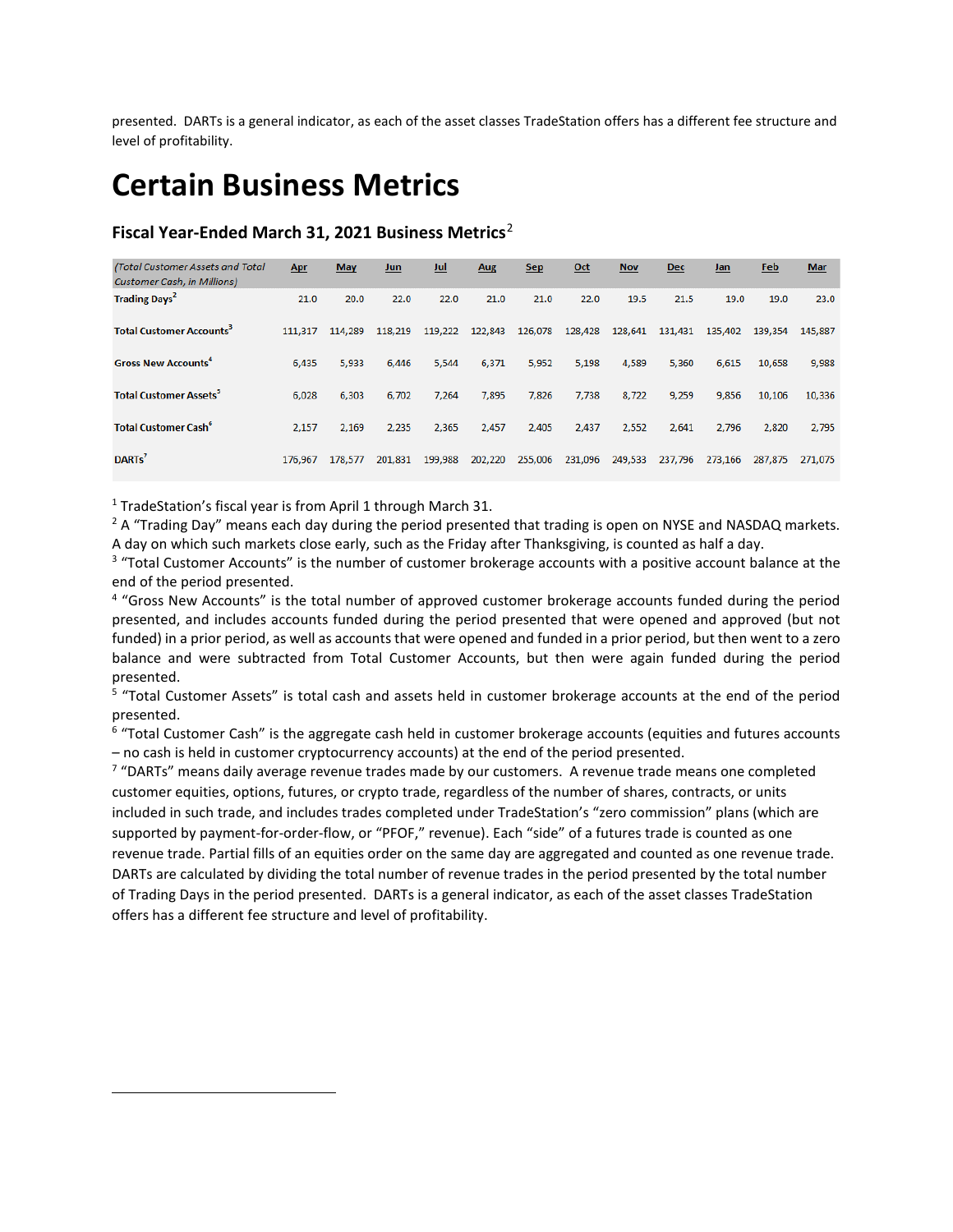## **Certain Business Metrics**

### **Fiscal Year-Ended March 31, 2020 Business Metrics**[3](#page-6-0)

| (Total Customer Assets and Total<br><b>Customer Cash, in Millions)</b> | <b>Apr</b> | <b>May</b> | <b>Jun</b> | Jul     | <b>Aug</b> | <b>Sep</b> | Oct     | <b>Nov</b> | <b>Dec</b> | Jan     | Feb     | <b>Mar</b> |
|------------------------------------------------------------------------|------------|------------|------------|---------|------------|------------|---------|------------|------------|---------|---------|------------|
| <b>Trading Days<sup>2</sup></b>                                        | 21.0       | 22.0       | 20.0       | 21.5    | 22.0       | 20.0       | 23.0    | 19.5       | 20.5       | 21.0    | 19.0    | 22.0       |
| <b>Total Customer Accounts<sup>3</sup></b>                             | 98.054     | 98.706     | 99.826     | 101,362 | 102.932    | 103,792    | 104,138 | 102,654    | 102.601    | 103.425 | 104.128 | 107.692    |
| <b>Gross New Accounts<sup>4</sup></b>                                  | 2,880      | 2,751      | 2,643      | 3,096   | 3,137      | 2,401      | 2,460   | 2,129      | 2,250      | 3,080   | 3,094   | 5,622      |
| <b>Total Customer Assets<sup>5</sup></b>                               | 5,627      | 5,355      | 5,556      | 5,622   | 5,647      | 5,627      | 5,693   | 5,843      | 5,969      | 6,005   | 5,735   | 5,420      |
| <b>Total Customer Cash<sup>6</sup></b>                                 | 2,093      | 2,034      | 2,084      | 2,079   | 2,090      | 2,122      | 2,075   | 2,049      | 2,090      | 2,107   | 2,077   | 2,089      |
| DARTs'                                                                 | 69,696     | 88,938     | 80,292     | 79,185  | 96,844     | 84,991     | 82,924  | 80,059     | 76,830     | 105,140 | 131,609 | 182,978    |

 $1$  TradeStation's fiscal year is from April 1 through March 31.

<span id="page-6-0"></span>l

 $2A$  "Trading Day" means each day during the period presented that trading is open on NYSE and NASDAQ markets. A day on which such markets close early, such as the Friday after Thanksgiving, is counted as half a day.

<sup>3</sup> "Total Customer Accounts" is the number of customer brokerage accounts with a positive account balance at the end of the period presented.

<sup>4</sup> "Gross New Accounts" is the total number of approved customer brokerage accounts funded during the period presented, and includes accounts funded during the period presented that were opened and approved (but not funded) in a prior period, as well as accounts that were opened and funded in a prior period, but then went to a zero balance and were subtracted from Total Customer Accounts, but then were again funded during the period presented.

<sup>5</sup> "Total Customer Assets" is total cash and assets held in customer brokerage accounts at the end of the period presented.

<sup>6</sup> "Total Customer Cash" is the aggregate cash held in customer brokerage accounts (equities and futures accounts – no cash is held in customer cryptocurrency accounts) at the end of the period presented.

<sup>7</sup> "DARTs" means daily average revenue trades made by our customers. A revenue trade means one completed customer equities, options, futures, or crypto trade, regardless of the number of shares, contracts, or units included in such trade, and includes trades completed under TradeStation's "zero commission" plans (which are supported by payment-for-order-flow, or "PFOF," revenue). Each "side" of a futures trade is counted as one revenue trade. Partial fills of an equities order on the same day are aggregated and counted as one revenue trade. DARTs are calculated by dividing the total number of revenue trades in the period presented by the total number of Trading Days in the period presented. DARTs is a general indicator, as each of the asset classes TradeStation offers has a different fee structure and level of profitability.